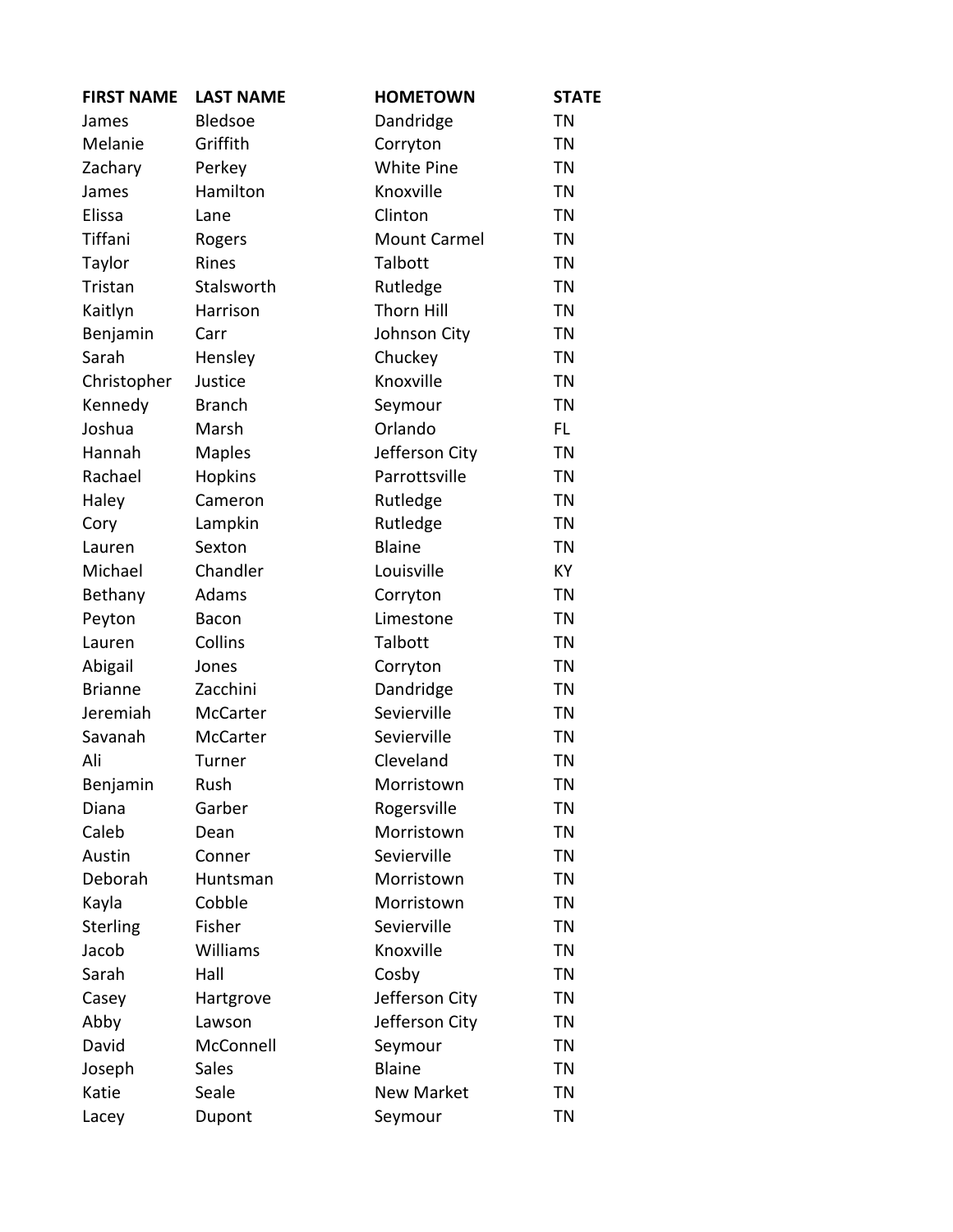| Amy             | Frye           | Blaine              | <b>TN</b> |
|-----------------|----------------|---------------------|-----------|
| Lauren          | Jenkins        | Knoxville           | <b>TN</b> |
| John            | Thompson       | Antioch             | <b>TN</b> |
| Samantha        | Etherton       | Sevierville         | <b>TN</b> |
| Ashlyn          | Cooper         | Friendsville        | <b>TN</b> |
| Ethan           | Goforth        | Blacksburg          | VA        |
| Kristen         | Grizzell       | Talbott             | <b>TN</b> |
| Adrianna        | Gray           | San Diego           | CA        |
| Rebekah         | White          | Rockford            | <b>TN</b> |
| Ashley          | Garsnett       | Smyrna              | <b>TN</b> |
| Ashton          | O'Neal         | White House         | <b>TN</b> |
| Michael         | Hood           | Newport             | ΤN        |
| Makyla          | Wyatt          | <b>New Market</b>   | <b>TN</b> |
| Kylie           | Cabbage        | Rutledge            | <b>TN</b> |
| Leah            | Belcher        | Jefferson City      | <b>TN</b> |
| Haeun           | Lee            |                     |           |
| Mitra           | Sarshuri       | Loudon              | <b>TN</b> |
| Rebecca         | Mortensen      | San Jose            | CA        |
| Micalee         | Segers         | Knoxville           | <b>TN</b> |
| Melanee         | Stone          | <b>Ashland City</b> | <b>TN</b> |
| Riley           | Carpenter      | Morristown          | <b>TN</b> |
| <b>Alexis</b>   | <b>Hewitt</b>  | Greenbrier          | <b>TN</b> |
| Zachary         | Lawson         | Corryton            | ΤN        |
| Kristen         | <b>Keck</b>    | Sevierville         | <b>TN</b> |
| Noah            | Yarnell        | Talbott             | <b>TN</b> |
| William         | <b>Bennett</b> | Lynchburg           | <b>TN</b> |
| Jerilee         | Sewall         | Jefferson City      | ΤN        |
| Grace           | Stipelcovich   | Chattanooga         | <b>TN</b> |
| Asheton         | Casey          | Greer               | SC        |
| Katie           | Donaldson      | Knoxville           | <b>TN</b> |
| Candace         | Lyle           | Knoxville           | ΤN        |
| Gregory         | Valentine      | Knoxville           | <b>TN</b> |
| Desirae         | <b>Burress</b> | Oneida              | <b>TN</b> |
| Regina          | Zipperer       | Germantown          | <b>TN</b> |
| Leah            | Rollins        | Seymour             | <b>TN</b> |
| <b>Brandon</b>  | Tuggle         | Knoxville           | ΤN        |
| Lindsey         | McVey          | <b>Glade Spring</b> | VA        |
| <b>Brittany</b> | Weeks          | Dandridge           | <b>TN</b> |
| Jason           | Drever         | Sevierville         | <b>TN</b> |
| Aethann         | Herrell        | Kodak               | ΤN        |
| James           | McAtee         | Seymour             | <b>TN</b> |
| Trisha          | Gordon         | Morristown          | ΤN        |
| Jonathan        | Goss           | Heiskell            | <b>TN</b> |
| McKenzie        | <b>Myers</b>   | Talbott             | <b>TN</b> |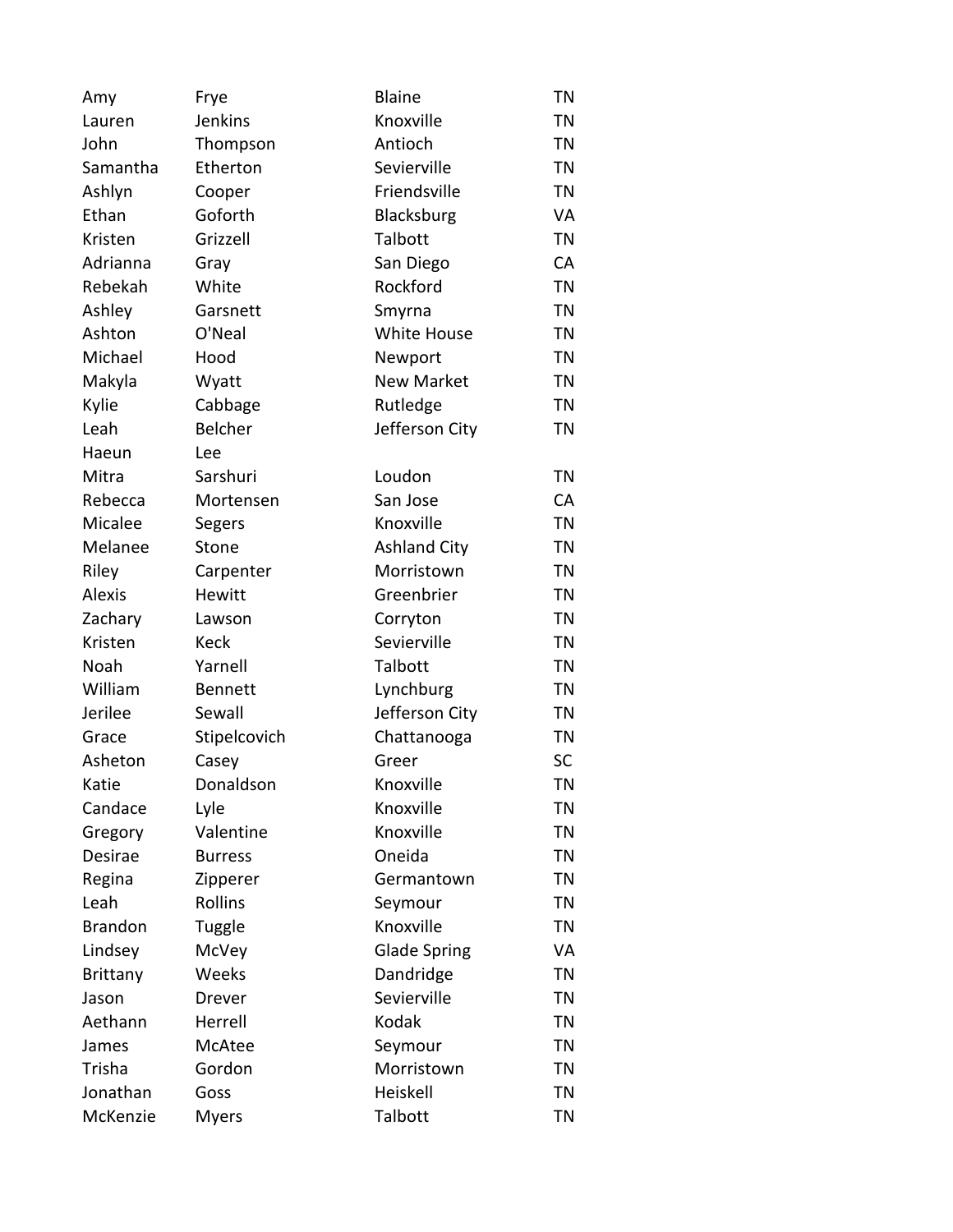| Justin          | Norwood          | Knoxville               | <b>TN</b> |
|-----------------|------------------|-------------------------|-----------|
| Delaney         | <b>Brown</b>     | Knoxville               | <b>TN</b> |
| Kaleb           | <b>Bruce</b>     | Powell                  | <b>TN</b> |
| Michaela        | Carpenter        | Sequatchie              | <b>TN</b> |
| Autumn          | Crouch           | Jonesborough            | ΤN        |
| Bert            | <b>Buchler</b>   | Centerville             | <b>TN</b> |
| Norbert         | St. Pierre       | Sweetwater              | <b>TN</b> |
| Kathlean        | O'Neill          | Sevierville             | <b>TN</b> |
| Kennedy         | Melson           | Alcoa                   | ΤN        |
| Emily           | Hubbard          | <b>New Market</b>       | <b>TN</b> |
| <b>Kelsie</b>   | Sanders          | Seymour                 | <b>TN</b> |
| Raven           | Aiken            | <b>Norris</b>           | <b>TN</b> |
| Gabriel         | Reed             | <b>New Market</b>       | <b>TN</b> |
| Spencer         | <b>Jefferies</b> | <b>Concord Farragut</b> | <b>TN</b> |
| Abigail         | Thaden           | Dandridge               | <b>TN</b> |
| Abigail         | Trageser         | Clarksville             | ΤN        |
| Lauren          | Beauregard       | Sevierville             | <b>TN</b> |
| Lauren          | Doane            | <b>Straw Plains</b>     | <b>TN</b> |
| Abigail         | Morgan           | Knoxville               | <b>TN</b> |
| Michaela        | Robinson         | Knoxville               | ΤN        |
| Connor          | Scarce           | Kingsport               | <b>TN</b> |
| Lindsey         | Smith            | Knoxville               | <b>TN</b> |
| <b>Baylee</b>   | Smith            | Maryville               | <b>TN</b> |
| Rachel          | Stoutt           | <b>Straw Plains</b>     | <b>TN</b> |
| Melody          | Wilshire         | Knoxville               | <b>TN</b> |
| Hannah          | Greer            | Ooltewah                | <b>TN</b> |
| Taylor          | Hensley          | Sweetwater              | ΤN        |
| Emilie          | Jones            | <b>Cumberland Gap</b>   | <b>TN</b> |
| Troy            | Rowlette         | <b>Bluff City</b>       | <b>TN</b> |
| Adolfo          | Sanchez          | Morristown              | <b>TN</b> |
| Ivy             | Warren           | Noblesville             | IN        |
| Karalynne       | Levi             | Murfreesboro            | <b>TN</b> |
| Lauren          | Bowman           | Talbott                 | ΤN        |
| Aaron           | Johnson          | Knoxville               | <b>TN</b> |
| Michaela        | Montgomery       | Gatlinburg              | <b>TN</b> |
| Katelyn         | Whaley           | Sevierville             | ΤN        |
| Shelby          | Smith            | Lafollette              | <b>TN</b> |
| Madison         | Cornett          | Morristown              | <b>TN</b> |
| <b>Brianna</b>  | Dowis            | Anderson                | <b>SC</b> |
| Olivia          | <b>Bray</b>      | Lafollette              | <b>TN</b> |
| Meagan          | Hensley          | Morristown              | <b>TN</b> |
| Shelby          | Reynolds         | Knoxville               | <b>TN</b> |
| Kaley           | <b>Meadows</b>   | Decatur                 | <b>TN</b> |
| <b>Euclides</b> | Andrade Silva    | Coro, Falcon            |           |
|                 |                  |                         |           |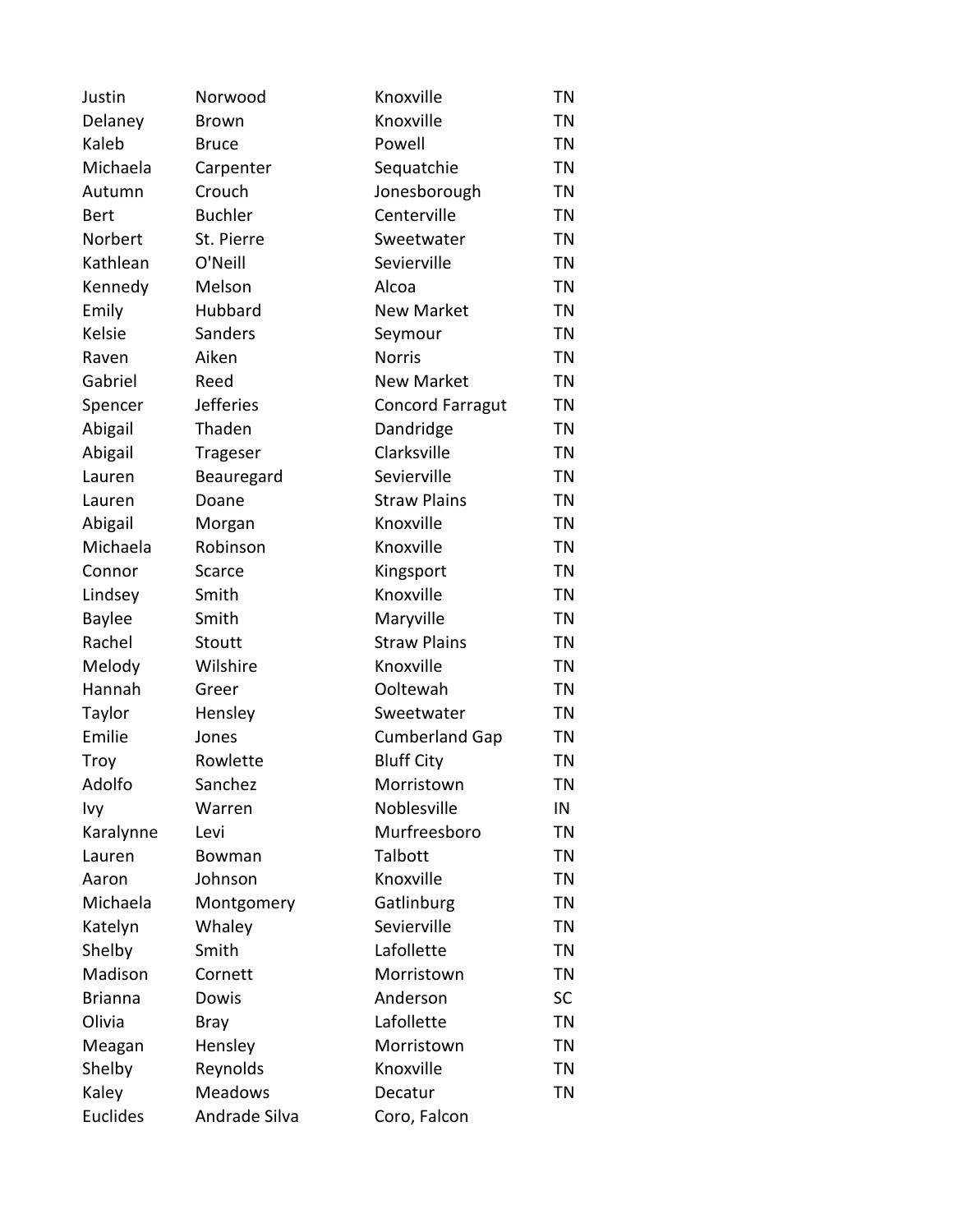| Kayla        | Marosites        | <b>Fall Branch</b>    | <b>TN</b> |
|--------------|------------------|-----------------------|-----------|
| James        | Pharris          | Brentwood             | <b>TN</b> |
| Victoria     | Cannon           | Cookeville            | <b>TN</b> |
| Skylar       | King             | Sweetwater            | <b>TN</b> |
| Bethany      | McNabb           | Newport               | <b>TN</b> |
| Kaylea       | Greene           | Rogersville           | <b>TN</b> |
| Kindra       | Erlandson        | Sweetwater            | <b>TN</b> |
| Kyle         | Sills            | <b>Brownsville</b>    | <b>TN</b> |
| Constance    | Parlier          | Greeneville           | <b>TN</b> |
| David        | Aranda           | Dandridge             | <b>TN</b> |
| Tasha        | <b>Barnett</b>   | Dandridge             | <b>TN</b> |
| Seth         | Hughes           | Kingston              | ΤN        |
| Jacob        | Lindsey          | Jefferson City        | <b>TN</b> |
| Maddie       | Milliken         | Ooltewah              | <b>TN</b> |
| Lauryn       | Proffitt         | Jefferson City        | <b>TN</b> |
| Aryn         | Sauceman         | Mosheim               | ΤN        |
| Eleanor      | Trent            | <b>New Market</b>     | <b>TN</b> |
| Abbey        | Frick            | Green Bay             | WI        |
| <b>Blake</b> | Jackson          | Knoxville             | <b>TN</b> |
| Austin       | Stooksbury       | <b>New Market</b>     | <b>TN</b> |
| Sarah        | White            | Corryton              | <b>TN</b> |
| Savannah     | Weems            | Greeneville           | <b>TN</b> |
| Gillian      | Cline            | <b>Estill Springs</b> | <b>TN</b> |
| Gabrielle    | Todd             | Jefferson City        | TN        |
| Kathryn      | McDowell         | Cresaptown            | MD        |
| Kendra       | <b>Byrd</b>      | Jefferson City        | <b>TN</b> |
| Sarah        | Smith            | Morristown            | ΤN        |
| Aaron        | Greene           | Morristown            | <b>TN</b> |
| Savannah     | McMillan         | Knoxville             | <b>TN</b> |
| Taylor       | Hayes            | Tulsa                 | OK        |
| Kaitlyn      | Steele           | Marysville            | MI        |
| Katherine    | Rogers           | Soddy Daisy           | <b>TN</b> |
| Alyssa       | Rasch            | Knoxville             | ΤN        |
| Grant        | Roberts          | Athens                | <b>TN</b> |
| Hannah       | <b>McGinnis</b>  | Powell                | <b>TN</b> |
| Conner       | Dickson          | Urbandale             | IA        |
| Madeline     | Ohlsson          | Cleveland             | TN        |
| Sorrell      | <b>Bourgeois</b> | Tyngsboro             | MA        |
| Shon         | Jordan           | Nashville             | <b>TN</b> |
| Macy         | Dickenson        | Morristown            | ΤN        |
| Madison      | Misenheimer      | Morristown            | <b>TN</b> |
| Garrett      | <b>Stelling</b>  | Memphis               | <b>TN</b> |
| Janelle      | <b>Benzick</b>   | Virginia Beach        | VA        |
| Hannah       | Robertson        | Jefferson City        | <b>TN</b> |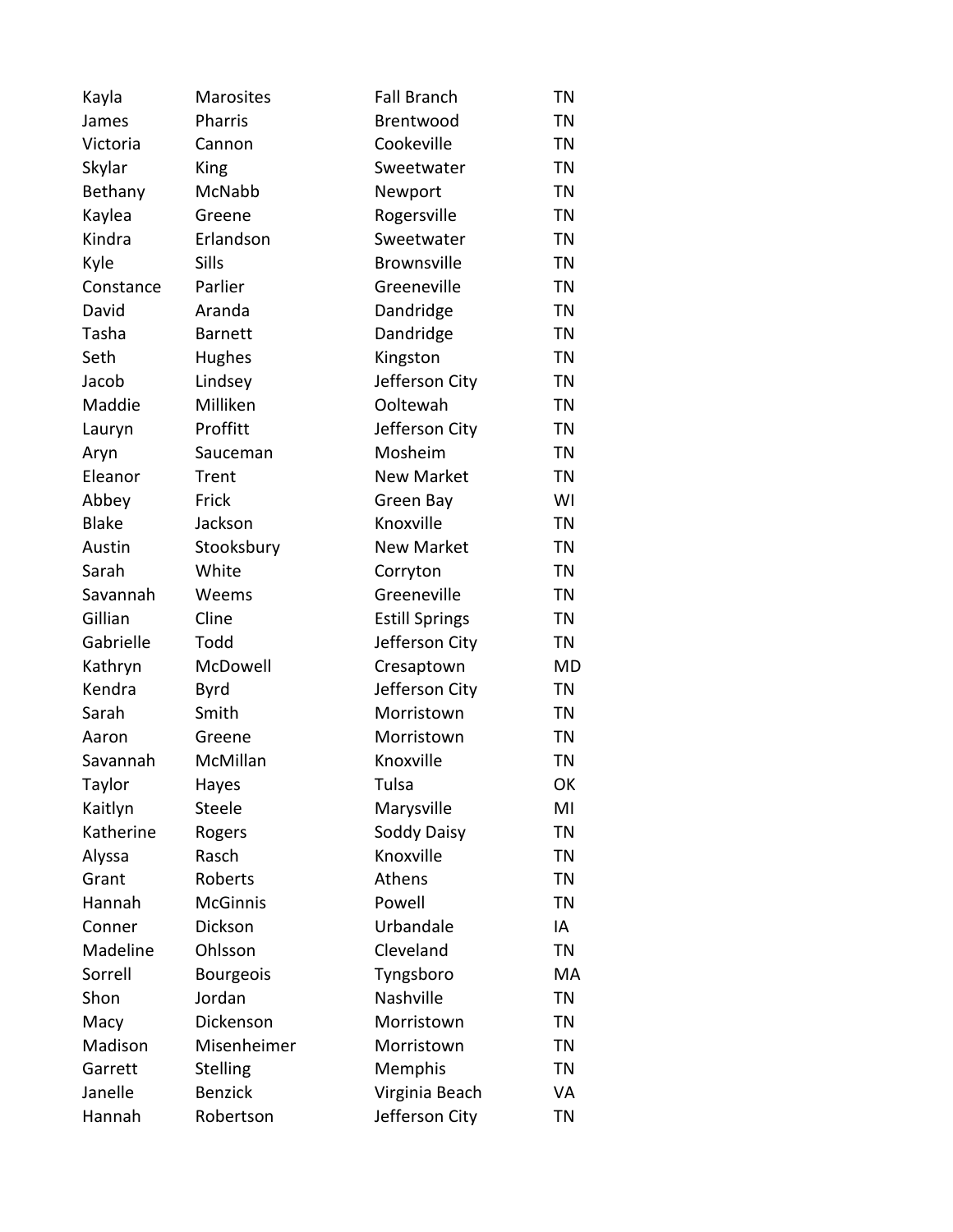| Ashlyne       | Page            | Knoxville                | <b>TN</b> |
|---------------|-----------------|--------------------------|-----------|
| Joshua        | Winn            | <b>Round Rock</b>        | TX        |
| Natalie       | <b>Harris</b>   | Monroe                   | <b>NC</b> |
| Anna          | Davenport       | Roswell                  | GA        |
| Rachel        | Howes           | <b>Strawberry Plains</b> | <b>TN</b> |
| Jacquelyn     | Stone           | Hendersonville           | <b>TN</b> |
| Rebekah       | <b>Brantley</b> | Jefferson City           | <b>TN</b> |
| Jacob         | Hayes           | Antioch                  | <b>TN</b> |
| Hannah        | Williams        | <b>Blaine</b>            | <b>TN</b> |
| Alexandra     | <b>Nuyianes</b> | Clearwater               | FL.       |
| Abigail       | Fiessinger      | Benton                   | <b>KY</b> |
| Megan         | Neubert         | Maryville                | <b>TN</b> |
| Molly         | Anderson        | Maryville                | <b>TN</b> |
| Eliza         | Petersen        | Watkinsville             | GA        |
| Merritt       | Dowdy           | Franklin                 | <b>TN</b> |
| Tara          | Annen           | Waxhaw                   | <b>NC</b> |
| Daniel        | Bellamy         | Charleston               | <b>WV</b> |
| Parker        | Anderson        | Heiskell                 | <b>TN</b> |
| <b>Derick</b> | Marlow          | La Follette              | <b>TN</b> |
| Elizabeth     | Carroll         | Morristown               | <b>TN</b> |
| Hunter        | Chollman        | <b>Strawberry Plains</b> | TN        |
| Alyssa        | Perry           | Jasper                   | <b>TN</b> |
| McKenna       | <b>Krebs</b>    | Knoxville                | <b>TN</b> |
| Hannah        | Kite            | Rogersville              | <b>TN</b> |
| Tyler         | Price           | Chilhowie                | VA        |
| Abigail       | <b>Hicks</b>    | Morristown               | <b>TN</b> |
| Austin        | Douglas         | Clinton                  | <b>TN</b> |
| Lauren        | Howard          | <b>New Market</b>        | TN        |
| Aleia         | Williams        | Morristown               | <b>TN</b> |
| Madelyn       | Anderson        | Kennesaw                 | GA        |
| Ellyse        | Culp            | West End                 | NC        |
| Christian     | Stumpf          | Gray                     | <b>TN</b> |
| Allison       | <b>Nickels</b>  | Rutledge                 | <b>TN</b> |
| Jonathan      | Victory         | Brentwood                | <b>TN</b> |
| Matthew       | Setsor          | Talbott                  | <b>TN</b> |
| Kyndall       | Scott           | Talbott                  | TN        |
| Victoria      | Qiu             | Oak Ridge                | <b>TN</b> |
| Abigail       | Clabough        | Talbott                  | <b>TN</b> |
| Natalie       | Hazlewood       | Belton                   | TX        |
| Allison       | <b>Blevins</b>  | Abingdon                 | VA        |
| Erika         | Kirkpatrick     | Whitesburg               | <b>TN</b> |
| Elizabeth     | Holliman        | Birmingham               | AL        |
| Devin         | <b>Bishop</b>   | Russelville              | <b>TN</b> |
| Martha        | Sanders         | Jefferson City           | <b>TN</b> |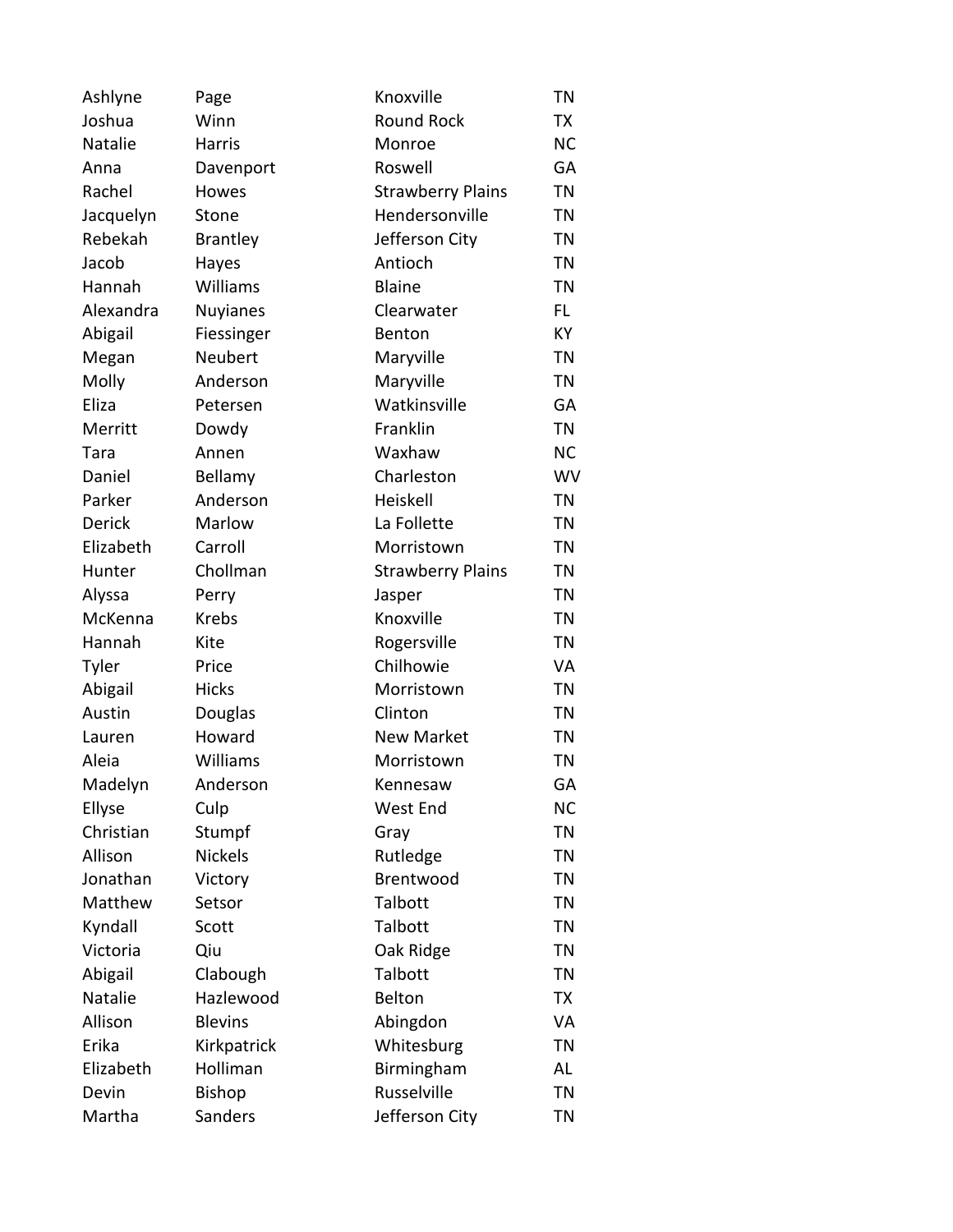| <b>Bailey</b> | Feathers           | Johnson City          | <b>TN</b> |
|---------------|--------------------|-----------------------|-----------|
| Dylan         | Adams              | Morristown            | TN        |
| Jonathan      | Lancaster          | Ringgold              | GA        |
| Makenzy       | Van Valkenburgh    | Lenoir City           | <b>TN</b> |
| Peyton        | Clapp              | Knoxville             | <b>TN</b> |
| Sarah         | <b>Boles</b>       | Knoxville             | <b>TN</b> |
| Melina        | Pate               | Knoxville             | <b>TN</b> |
| <b>Trey</b>   | <b>Torres</b>      | Knoxville             | <b>TN</b> |
| Kristofer     | Potts Howard       | Tullahoma             | <b>TN</b> |
| Jacquelyn     | Dillion            | Talbott               | <b>TN</b> |
| Sandy         | Clayton            | Athens                | <b>TN</b> |
| <b>Thomas</b> | Fodor              | Talbott               | TN        |
| Sammuel       | Fritts             | Philadelphia          | <b>TN</b> |
| Rachel        | Watts              | Newport               | <b>TN</b> |
| Reagan        | Conley             | Jefferson City        | <b>TN</b> |
| Chainna       | Scott              | <b>Bartlett</b>       | <b>TN</b> |
| Lisa          | Postma             | Jefferson City        | <b>TN</b> |
| Jacob         | Deyoung            | Ooltewah              | <b>TN</b> |
| Rose          | Denor              | Chattanooga           | <b>TN</b> |
| Stacey        | Turner             | Morristown            | <b>TN</b> |
| Emily         | Rogers             | Springfield           | <b>TN</b> |
| Caroline      | <b>Baggett</b>     | Winchester            | <b>TN</b> |
| Jon           | Woods              | Newport               | TN        |
| Kalley        | <b>Stevens</b>     | <b>Oliver Springs</b> | <b>TN</b> |
| Logan         | Carroll            | Mohawk                | <b>TN</b> |
| <b>Alexis</b> | Headley            | <b>Sharps Chapel</b>  | TN        |
| Jessica       | Fraiture           | Hebron                | KY        |
| Jeffery       | Herron             | Anderson              | <b>SC</b> |
| Zach          | Webster            | Waynesville           | <b>NC</b> |
| Haley         | Owens              | Russellville          | <b>TN</b> |
| Demitri       | Saulsberry         | Saint Marys           | GA        |
| Emilie        | Henderson          | <b>Buford</b>         | GA        |
| Sarah         | Sofia              | Limerick              | PA        |
| Hannah        | <b>Mullins</b>     | Morristown            | TN        |
| Ryland        | Darling            | Arlington             | <b>TN</b> |
| Jesus         | <b>Bacete Sanz</b> | Jefferson City        | TN        |
| Neal          | Ingram             | Luttrell              | <b>TN</b> |
| Allie-Anne    | Blackburn          | Franklin              | TN        |
| Ashtyn        | Patterson          | Andersonville         | <b>TN</b> |
| Eli           | Wolfenbarger       | Knoxville             | <b>TN</b> |
| Steven        | Lake               | Ft Myers              | FL.       |
| William       | Curtis             | Knoxville             | <b>TN</b> |
| Jordan        | Hooper             | <b>Tellico Plains</b> | ΤN        |
| Mary          | Northcutt          | Huntsville            | AL        |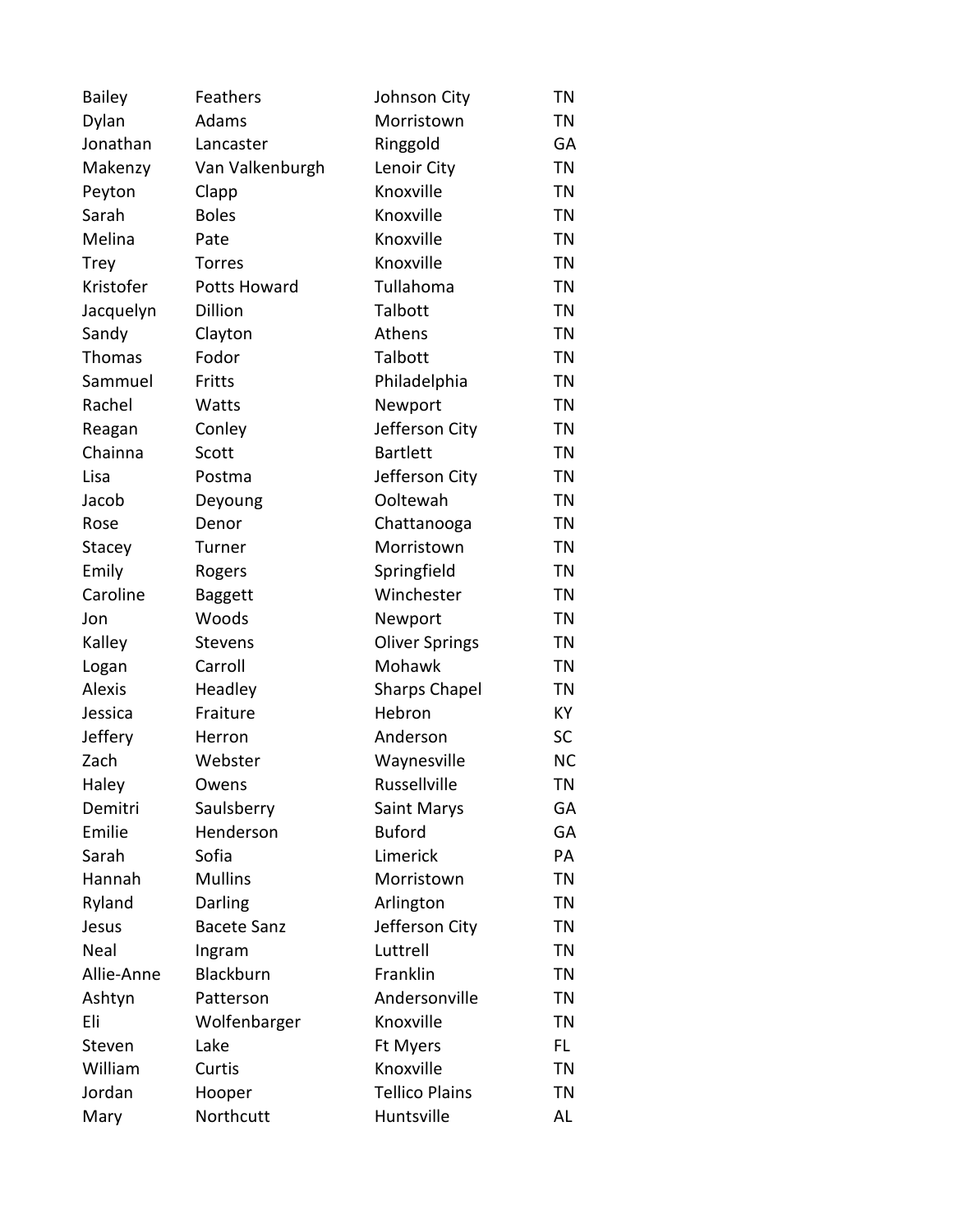| Holly           | Talbut-Smith    | Crawley, West Sussex     |           |
|-----------------|-----------------|--------------------------|-----------|
| Ashley          | Scott           | Kodak                    | TN        |
| Paige           | Thompson        | Milford                  | MI        |
| Emiley          | Wilson          | Knoxville                | <b>TN</b> |
| Jasmine         | <b>Rizk</b>     | Andersonville            | TN        |
| Kendall         | Cooley          | <b>Castle Rock</b>       | CO        |
| Madelyn         | Harding         | Hixson                   | <b>TN</b> |
| Jerlissa        | Hampton         | Dandridge                | <b>TN</b> |
| <b>Nicholas</b> | Ramsey          | Morristown               | ΤN        |
| Katherine       | Medley          | Cleveland                | <b>TN</b> |
| Samuel          | Wilson          | Cleveland                | <b>TN</b> |
| Priscah         | Jemeli          | Jefferson City           | <b>TN</b> |
| Ashlyn          | Hodge           | <b>Blaine</b>            | <b>TN</b> |
| Kristen         | Smith           | Church Hill              | <b>TN</b> |
| Autumn          | Smith           | <b>Bybee</b>             | <b>TN</b> |
| <b>Alexis</b>   | Zepeda          | Jefferson City           | TN        |
| Mary            | Beason          | Sevierville              | <b>TN</b> |
| Zackary         | Norwood         | Sevierville              | <b>TN</b> |
| Alex            | Massey          | Morristown               | <b>TN</b> |
| Elizabeth       | Frahme          | Walland                  | TN        |
| Kylan           | Wolfenbarger    | <b>Strawberry Plains</b> | <b>TN</b> |
| Emily           | Newcomb         | Corryton                 | <b>TN</b> |
| Jordan          | Whaley          | Sevierville              | <b>TN</b> |
| <b>Beth</b>     | McRary          | Knoxville                | <b>TN</b> |
| Chase           | Smidt           | Hixson                   | <b>TN</b> |
| Rachel          | Peters          | Madisonville             | <b>TN</b> |
| Kieran          | Davis           |                          |           |
| Lindsey         | Williams        | Wilmington               | <b>NC</b> |
| Kellie          | Henderson       | <b>Buford</b>            | GA        |
| Micah           | Genter          | Jasper                   | TN        |
| <b>Brooke</b>   | Tipton          | Rockwood                 | ΤN        |
| Jensen          | Costley         | Woodstock                | GA        |
| Makayla         | McNeill         | <b>Brevard</b>           | <b>NC</b> |
| Levi            | Patton          | <b>New Market</b>        | <b>TN</b> |
| Elaine          | <b>Brickey</b>  | Gray                     | <b>TN</b> |
| Sissy           | Pacheco         | Clarksville              | TN        |
| Jaidyn          | Zapf            | St. Bonifacius           | ΜN        |
| Marc            | <b>Bantel</b>   | Urbach                   |           |
| Samantha        | <b>Steed</b>    | <b>Bostic</b>            | <b>NC</b> |
| Erin            | Denney          | Maitland                 | FL.       |
| Kerstin         | Denney          | Maitland                 | FL.       |
| William         | Jones           | Fort Mill                | SC        |
| Anthony         | <b>Beiler</b>   | Knoxville                | <b>TN</b> |
| Emily           | <b>Brantley</b> | White House              | <b>TN</b> |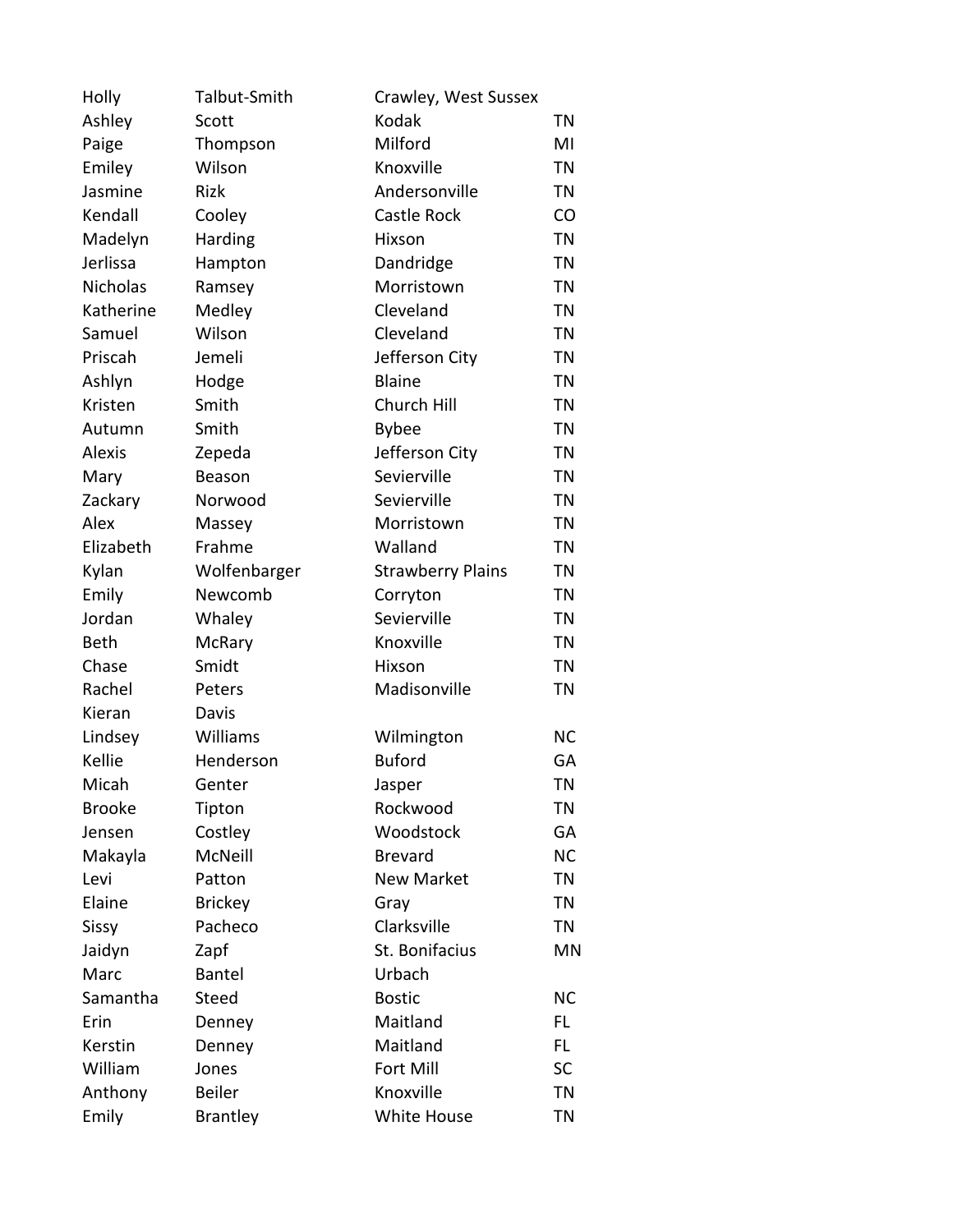| Kathryn        | Kali              | Maryville                | <b>TN</b> |
|----------------|-------------------|--------------------------|-----------|
| Shannon        | Stooksbury        | Knoxville                | <b>TN</b> |
| Alexandra      | Biro              | Ooltewah                 | <b>TN</b> |
| Ali            | Lawson            | Morristown               | <b>TN</b> |
| Rachel         | Langley           | Bethpage                 | <b>TN</b> |
| Paden          | <b>Duke</b>       | Memphis                  | <b>TN</b> |
| Richard        | Thompson          | Morristown               | <b>TN</b> |
| Allie          | Fletcher          | Cumming                  | GA        |
| Emmaline       | Pedigo            | Raleigh                  | <b>NC</b> |
| Taylor         | Scott             | Huntington               | WV        |
| Hannah         | Jarvis            | Atoka                    | <b>TN</b> |
| Abigail        | McFarlane         | Mc Kinney                | TX        |
| Ashley         | <b>Miyares</b>    | Murfreesboro             | <b>TN</b> |
| Mahala         | Douglas           | Readyville               | <b>TN</b> |
| Stephanie      | Spidell           | Knoxville                | <b>TN</b> |
| Jenna          | <b>Bridges</b>    | Oneida                   | TN        |
| <b>Brandon</b> | Ford              | Dover                    | <b>TN</b> |
| Stephanie      | Cheezum           | Sevierville              | <b>TN</b> |
| Kaitlynn       | <b>Hudgins</b>    | Knoxville                | <b>TN</b> |
| Kaylyn         | Masoner           | <b>Strawberry Plains</b> | <b>TN</b> |
| Kira           | Treadway          | Andersonville            | <b>TN</b> |
| Joseph         | <b>Stiles</b>     | Hanover                  | PA        |
| Todd           | <b>Bryant</b>     | Marietta                 | GA        |
| Shawnalea      | Lincoln           | <b>Belfry</b>            | KY        |
| Kaylee         | Callis            | <b>Cumberland City</b>   | <b>TN</b> |
| Emmalee        | Daniels           | Knoxville                | <b>TN</b> |
| Olivia         | Fanning           | Lebanon                  | <b>TN</b> |
| Zachary        | Hobby             | Marietta                 | GA        |
| Jennifer       | Keene             | Kingsport                | <b>TN</b> |
| Xavier         | Rodriguez         | Jefferson City           | ΤN        |
| Logan          | Stanfield         | La Follette              | ΤN        |
| MacKenzie      | Payne             | Lafollette               | ΤN        |
| Shelby         | Keaton            | Luttrell                 | <b>TN</b> |
| Tyler          | Thackerson        | Clinton                  | ΤN        |
| Caleb          | Howell            | Easley                   | <b>SC</b> |
| Zachary        | Johns             | <b>Bean Station</b>      | <b>TN</b> |
| <b>Briana</b>  | Lay               | Sevierville              | <b>TN</b> |
| Matthew        | <b>Bradley</b>    | Talbott                  | <b>TN</b> |
| Sydney         | <b>Nix</b>        | Talbott                  | <b>TN</b> |
| Emma           | Washam            | Knoxville                | ΤN        |
| Jimmie         | Trent             | Louden                   | ΤN        |
| Greta          | Linsley           | Jefferson City           | TN        |
| <b>Alexis</b>  | Sczerba           | Hardy                    | VA        |
| Maysi          | <b>Brotherton</b> | Morristown               | TN        |
|                |                   |                          |           |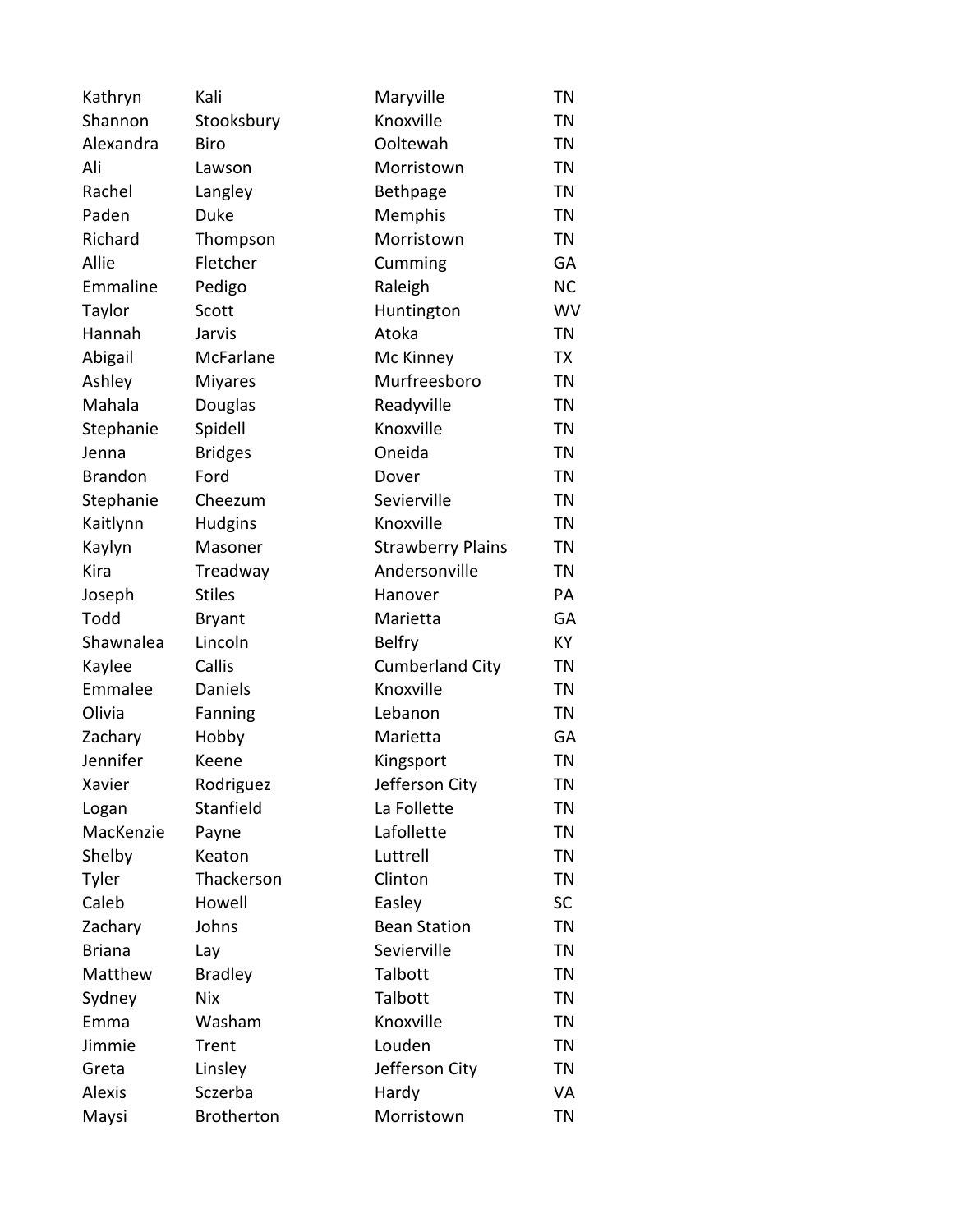| Spencer       | Holt              | Newport              | <b>TN</b> |
|---------------|-------------------|----------------------|-----------|
| Allison       | Dobias            | Knoxville            | <b>TN</b> |
| David         | Little            | Corryton             | <b>TN</b> |
| Tyler         | Raper             | Sevierville          | <b>TN</b> |
| Fintan        | McKenna           | Westhill             |           |
| Savannah      | Smith             | Morristown           | <b>TN</b> |
| Gabriel       | <b>Brownfield</b> | White House          | <b>TN</b> |
| Madison       | Clabo             | <b>Kodak</b>         | <b>TN</b> |
| Ryan          | Deitz             | Kodak                | <b>TN</b> |
| Kollynn       | Hurst             | Mascot               | <b>TN</b> |
| Robert        | Hodge             | Lenoir City          | <b>TN</b> |
| Alyshia       | Jeffrey           | <b>Buffalo Grove</b> | IL.       |
| Julia         | Haas              | Rutledge             | <b>TN</b> |
| Sarah         | Sawlaw            | Carpinteria          | CA        |
| Laurel        | Sankowski         | <b>Indian Trail</b>  | <b>NC</b> |
| Leah          | Jones             | Jefferson City       | <b>TN</b> |
| Kalan         | Inman             | Medina               | OH        |
| Amber         | Shepherd          | <b>Bulls Gap</b>     | <b>TN</b> |
| Gabriel       | Aldridge          | Morristown           | <b>TN</b> |
| Molly         | Wilson            | Newport              | <b>TN</b> |
| Lauren        | <b>Boles</b>      | Knoxville            | <b>TN</b> |
| Abigail       | <b>Bruner</b>     | Kodak                | <b>TN</b> |
| Christopher   | Ledbetter         | Wartrace             | ΤN        |
| Emily         | Ogle              | Knoxville            | <b>TN</b> |
| Darius        | Williams          | St. Petersburg       | FL.       |
| James         | Panther           | Cherokee             | <b>NC</b> |
| Makayla       | Stuart            | Jefferson City       | <b>TN</b> |
| William       | Collins           | Knoxville            | <b>TN</b> |
| Logan         | Cox               | Knoxville            | <b>TN</b> |
| Meredith      | <b>Jefferies</b>  | Knoxville            | <b>TN</b> |
| Grace         | Keel              | Oakfield             | TN        |
| Abigail       | Martin            | Soddy Daisy          | <b>TN</b> |
| Parker        | <b>McNew</b>      | Knoxville            | TN        |
| Michaela      | Bender            | Greeneville          | <b>TN</b> |
| Kendra        | <b>Brooks</b>     | Goodlettsville       | <b>TN</b> |
| Makayla       | <b>Byrd</b>       | Knoxville            | ΤN        |
| Madison       | Jolly             | Knoxville            | <b>TN</b> |
| Reagan        | Panther           | Cherokee             | <b>NC</b> |
| Callie        | Corum             | Luttrell             | <b>TN</b> |
| John          | Cox               | Arden                | <b>NC</b> |
| Mixon         | Manis             | Louisville           | <b>TN</b> |
| <b>Alexis</b> | Osborne           | Jefferson City       | ΤN        |
| McKenzie      | Lane              | Dandridge            | <b>TN</b> |
| Chandler      | Everhart          | White Pine           | <b>TN</b> |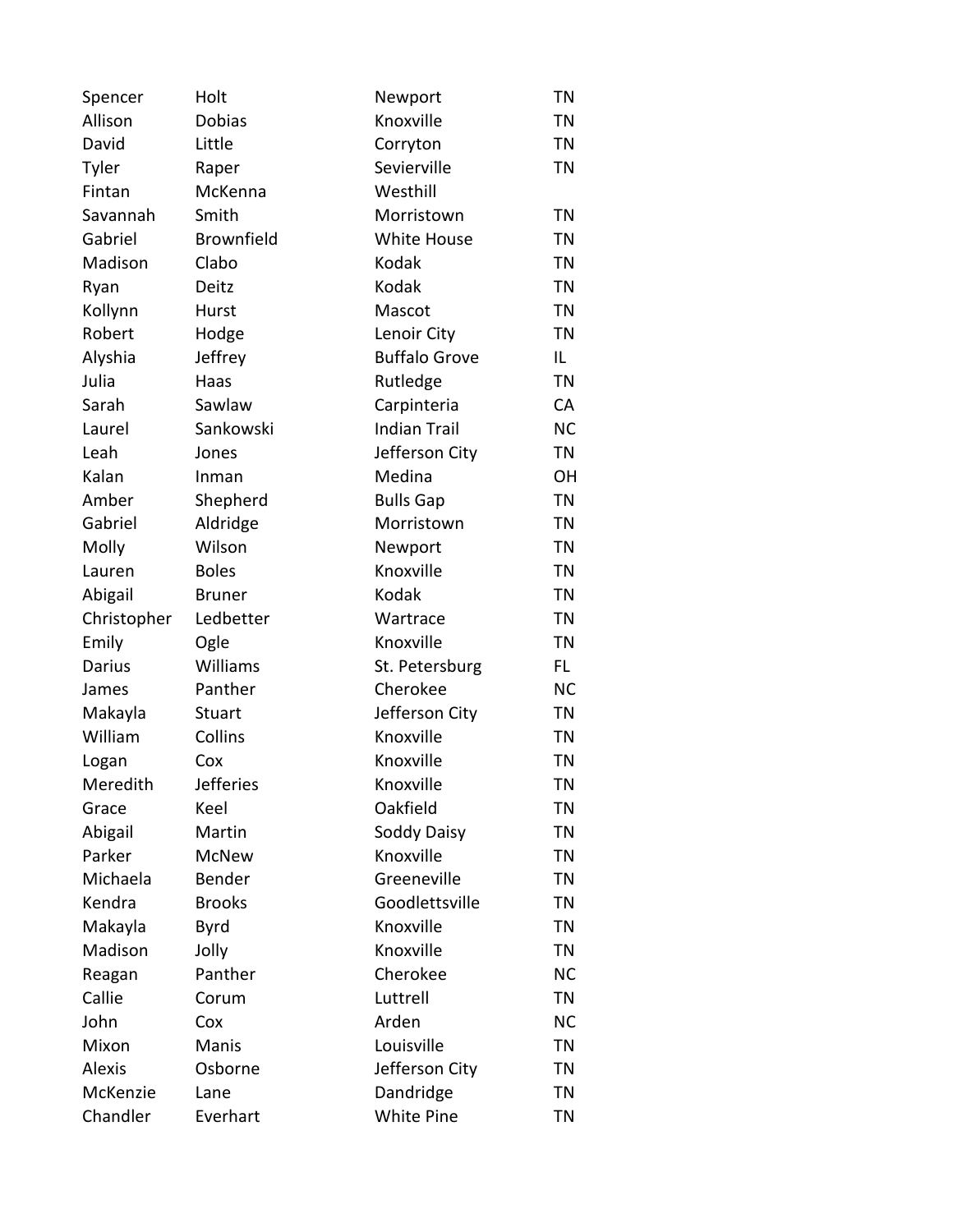| Kelsey        | Griffith            | <b>New Market</b>     | <b>TN</b> |
|---------------|---------------------|-----------------------|-----------|
| Danielle      | Shockley            | Morristown            | <b>TN</b> |
| Kaylyn        | Bohlander           | Telford               | <b>TN</b> |
| Deanna        | <b>Barrett</b>      | <b>Mountain City</b>  | <b>TN</b> |
| Joshua        | <b>Brown</b>        | Hendersonville        | TN        |
| Lindsay       | DeVore              | Denton                | TX        |
| Cameron       | Hughes              | Vestavia              | AL        |
| Leigha        | Mabe                | Talbott               | <b>TN</b> |
| <b>Dustin</b> | Riner               | Talbott               | <b>TN</b> |
| Caleb         | Agee                | Floyd                 | VA        |
| Joyce         | McGhee              | Powell                | <b>TN</b> |
| Hannah        | Gass                | Knoxville             | ΤN        |
| Faith         | Williams            | Seymour               | <b>TN</b> |
| Caleb         | Goins               | <b>Bristol</b>        | VA        |
| Marcelo       | Spier de Figueiredo | Porto Alegre          |           |
| Madison       | Rademacher          | <b>Broomfield</b>     | <b>CO</b> |
| Sarah         | Dalton              | Morristown            | <b>TN</b> |
| Kelsey        | Jones               | Rutledge              | <b>TN</b> |
| Joseph        | Reagan              | Knoxville             | <b>TN</b> |
| Elijah        | Shelton             | Rutledge              | <b>TN</b> |
| Kayla         | Kirkland            | Seymour               | <b>TN</b> |
| Hunter        | Hurley              | Jefferson City        | <b>TN</b> |
| Gabriel       | Marques Dabdab      |                       |           |
| Emily         | Harnischfeger       | Macedon               | <b>NY</b> |
| Corena        | Reed                | Jefferson City        | ΤN        |
| Nathan        | Robertson           | Sevierville           | <b>TN</b> |
| Lindsey       | Ward                | Decatur               | ΤN        |
| Adam          | Hurd                | Mascot                | <b>TN</b> |
| David         | Fee                 | Knoxville             | <b>TN</b> |
| Emily         | Feist               | Ooltewah              | <b>TN</b> |
| Hannah        | Sanders             | Fayetteville          | GA        |
| Jacob         | Hoffman             | Seymour               | <b>TN</b> |
| Eric          | Yap                 | Antioch               | CA        |
| Katelyn       | Grigsby             | Gray                  | <b>TN</b> |
| Grayson       | Boyer               | Gray                  | <b>TN</b> |
| Shelby        | Parnell             | Atlanta               | GA        |
| Emily         | Vandergriff         | Knoxville             | <b>TN</b> |
| Hannah        | McGrath             | Ooltewah              | ΤN        |
| Meron         | Klimek              | Knoxville             | <b>TN</b> |
| Kaylee        | Holloway            | Dandridge             | ΤN        |
| Amy           | Zadroga             | Tolland               | <b>CT</b> |
| Benjamin      | Blakley             | Huntsville            | <b>TN</b> |
| Haley         | Catron              | <b>Cumberland Gap</b> | ΤN        |
| Sarah         | Pettitt             | Mcdonough             | GA        |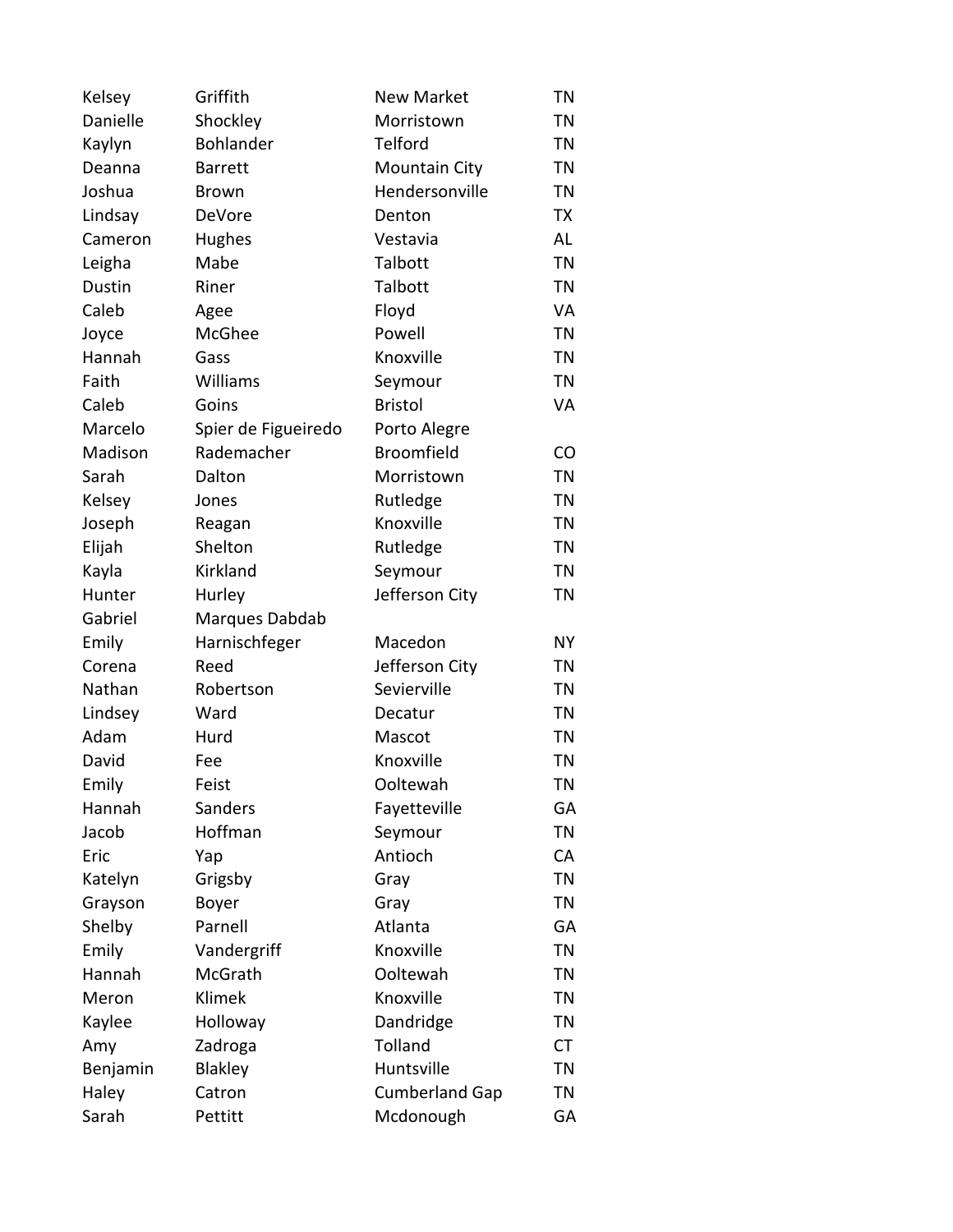| Luke          | Scealf           | Knoxville                | <b>TN</b> |
|---------------|------------------|--------------------------|-----------|
| Tyler         | Reeves           | Knoxville                | <b>TN</b> |
| Darby         | <b>Burson</b>    | <b>Srawberry Plains</b>  | <b>TN</b> |
| Caleigh       | Kohel            | Hartfield                | VA        |
| Ashley        | Morrison         | Chattanooga              | <b>TN</b> |
| <b>Alexis</b> | Daniels          | Morristown               | <b>TN</b> |
| Abigail       | Beeler           | Knoxville                | <b>TN</b> |
| Destinee      | Spradlin         | Oneida                   | <b>TN</b> |
| Meaghann      | Wallace          | Knoxville                | <b>TN</b> |
| Leah          | Sohm             | Knoxville                | <b>TN</b> |
| Harley        | Ramsey           | <b>White Pine</b>        | <b>TN</b> |
| Jessicka      | <b>Bellew</b>    | Jefferson City           | ΤN        |
| Ivo           | Kunzle Savastano |                          |           |
| <b>Alexis</b> | Andrews          | Newport                  | <b>TN</b> |
| Matilda       | Frovenholt       |                          |           |
| Charles       | <b>Brown</b>     | Sevierville              | <b>TN</b> |
| Madeline      | Peterson         | Gaithersburg             | <b>MD</b> |
| Lori          | Livesay          | Jefferson City           | TN        |
| Megan         | Oldenburger      | <b>Cedar Rapids</b>      | IA        |
| Kayla         | Rafferty         | Sarasota                 | FL.       |
| Frank         | Herndon          | <b>New Market</b>        | <b>TN</b> |
| Olivia        | <b>Bray</b>      | Morristown               | <b>TN</b> |
| Eimy          | Hurtado Quiroz   | <b>White Pine</b>        | TN        |
| Emily         | Kennison         | Morristown               | <b>TN</b> |
| Sarah         | Humphrey         | Jefferson City           | <b>TN</b> |
| Elizabeth     | Turner           | Hixson                   | <b>TN</b> |
| Lizbeth       | Estrada          | Statesville              | <b>NC</b> |
| Cameron       | Hammontree       | Duvall                   | <b>WA</b> |
| Kayley        | King             | Lenoir City              | <b>TN</b> |
| Macy          | Hayes            | <b>Strawberry Plains</b> | TN        |
| Noelle        | White            | Easley                   | <b>SC</b> |
| Daniel        | Cox              | Hixson                   | <b>TN</b> |
| Abigail       | Struewing        | Lebanon                  | <b>OH</b> |
| Ruth          | Hullette         | Newton                   | <b>NC</b> |
| <b>Betty</b>  | Looper           | Knoxville                | <b>TN</b> |
| Hannah        | McIntosh         | Dandridge                | ΤN        |
| Hailey        | Lamb             | Mohawk                   | <b>TN</b> |
| Trinity       | Fitch            | Seymour                  | ΤN        |
| Kellen        | King             | Franklin                 | <b>TN</b> |
| Ansley        | Parker           | <b>Strawberry Plains</b> | TN        |
| Wesley        | Wood             | Knoxville                | <b>TN</b> |
| Samuel        | Patton           | <b>New Market</b>        | ΤN        |
| Tabitha       | Glosser          | Knoxville                | <b>TN</b> |
| Joey          | Clemmer          | Murfreesboro             | TN        |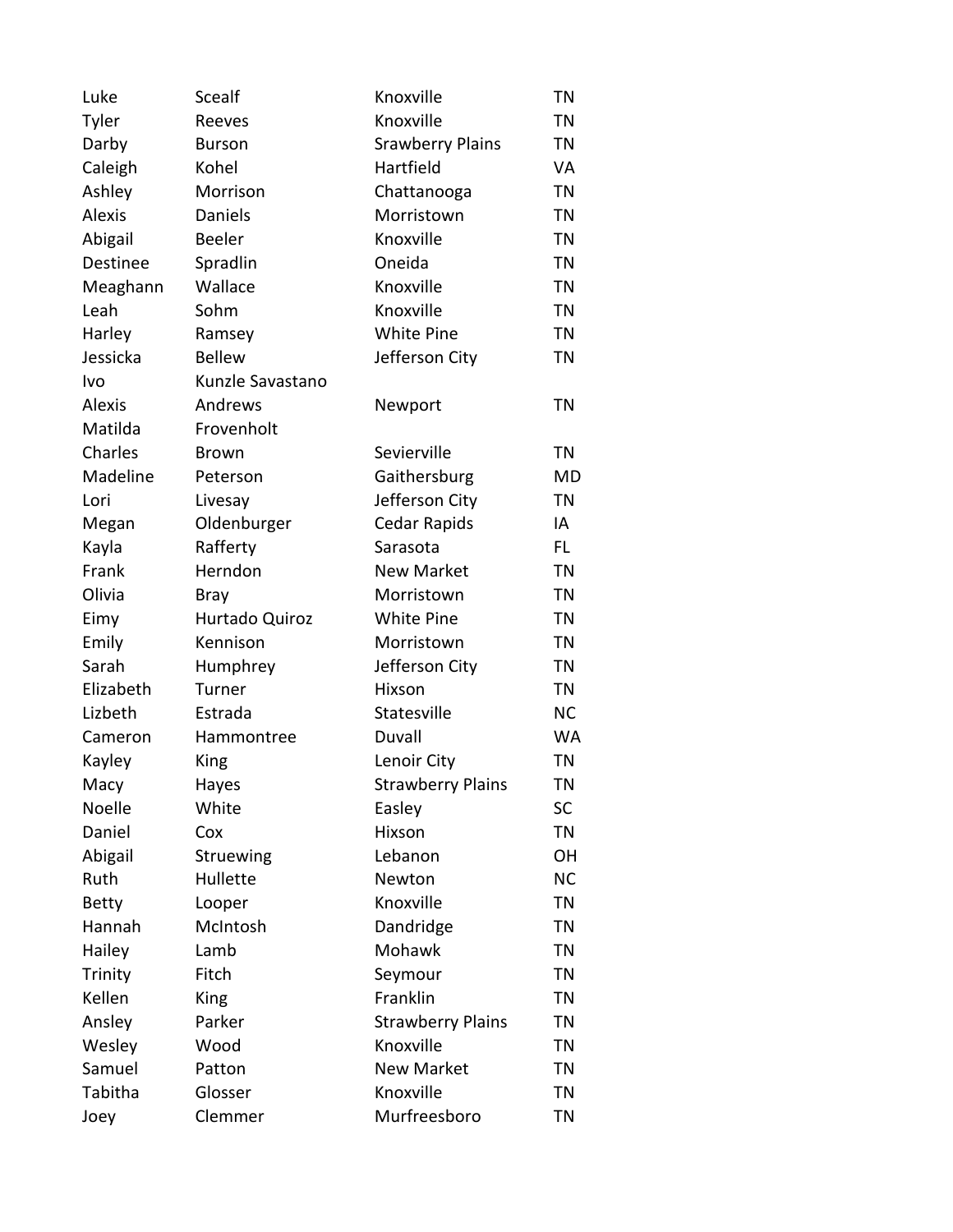| Noah            | <b>Broyles</b>        | <b>Strawberry Plains</b> | ΤN        |
|-----------------|-----------------------|--------------------------|-----------|
| Gabriel         | Benjamin              | Dandridge                | <b>TN</b> |
| Sarahi          | Dejesus               | Morristown               | <b>TN</b> |
| Madison         | Frazier               | <b>Blaine</b>            | <b>TN</b> |
| Kincaid         | Gillespie             | Corryton                 | <b>TN</b> |
| Ashley          | Rosenbalm             | Sevierville              | <b>TN</b> |
| Hannah          | Stephens              | Williamsburg             | KY        |
| Noah            | Woolridge             | Rogersville              | <b>TN</b> |
| Rintaro         | Oka                   | Narita                   |           |
| Amanda          | Lowe                  | Jefferson City           | <b>TN</b> |
| <b>DeeDee</b>   | Carrier               | Jefferson City           | <b>TN</b> |
| Chad            | Andoljsek             |                          |           |
| Abbigail        | Tomkosky              | Dandridge                | <b>TN</b> |
| Joshua          | Finchum               | Talbott                  | TN        |
| Javon           | <b>Barnes</b>         | <b>Stone Mountain</b>    | GA        |
| Robert          | Smith                 | Keller                   | TX        |
| De'ja           | Eleby                 | Daytona Beach            | FL.       |
| Aaron           | Oakley                | Concord                  | <b>NC</b> |
| Grace           | Seymour               | Hudson                   | FL.       |
| Jacob           | Cassell               | Jefferson City           | <b>TN</b> |
| Noah            | Cassell               | Jefferson City           | <b>TN</b> |
| Makenzi         | Harrell               | Dandridge                | <b>TN</b> |
| Carson          | Wells                 | Friendsville             | TN        |
| Thaylan         | Moreira Sanches Silva | São Paulo                |           |
| Meredith        | Ginn                  | Ocala                    | FL        |
| Emily           | <b>Brown</b>          | <b>Cumberland City</b>   | TN        |
| Kathleen        | Christon              | Fortson                  | GA        |
| Kelci           | Marosites             | <b>Fall Branch</b>       | <b>TN</b> |
| Jesse           | West                  | Palmetto                 | FL.       |
| Coleman         | Childress             | Gainesville              | GA        |
| Angel           | <b>Bowers</b>         | Madisonville             | ΤN        |
| Steven          | Kemp                  | Adairsville              | GA        |
| Elisabeth       | Bordelon              | Sevierville              | <b>TN</b> |
| Caleb           | Reeves                | Blountville              | <b>TN</b> |
| Tiffany         | <b>Noe</b>            | Morristown               | <b>TN</b> |
| Elizabeth       | Mason                 | Nashville                | TN        |
| Tanner          | Kinkead               | <b>White Pine</b>        | <b>TN</b> |
| Ashleigh        | O'Donnell             | Metairie                 | LA        |
| Joshua          | Rouse                 | Maryville                | <b>TN</b> |
| Garrett         | Graumann              | Maryville                | ΤN        |
| <b>Nicholas</b> | Moose                 | Taft                     | <b>TN</b> |
| Zachary         | Young                 | Crossville               | <b>TN</b> |
| Gracie          | Cliff                 | Morristown               | TN        |
| Annie           | Miller                | Tullahoma                | TN        |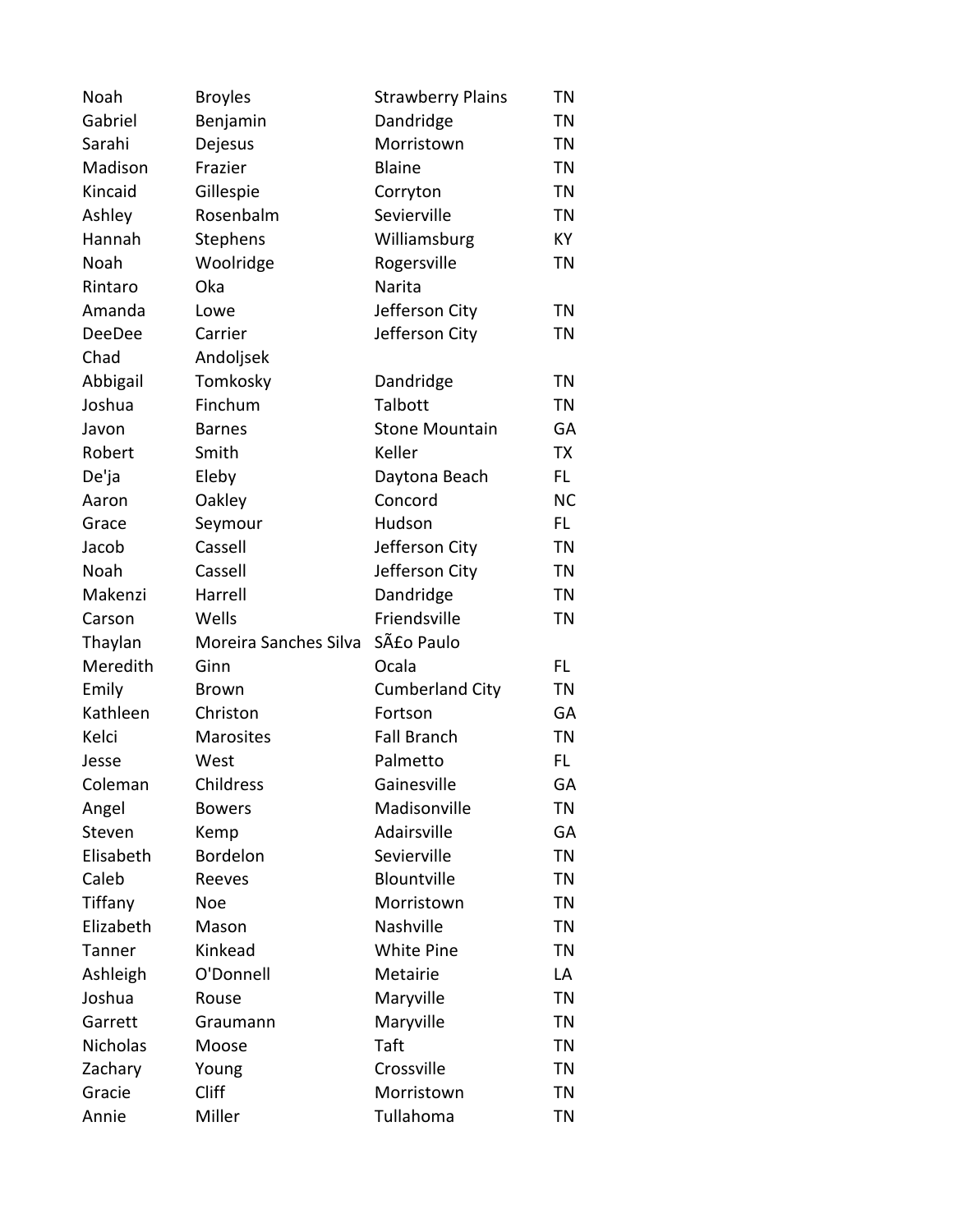| Nathan            | Deloian              | Mokena                | IL        |
|-------------------|----------------------|-----------------------|-----------|
| Caitlin           | Parks                | Gate City             | VA        |
| Morgen            | <b>Baker Celis</b>   | Kentfield             | CA        |
| Helen             | Hammond              | Columbia              | <b>TN</b> |
| Kendra            | Hickman              | Abingdon              | VA        |
| Alexandra         | Schleif              | Seymour               | <b>TN</b> |
| Andrew            | Todd                 | Carmel                | IN        |
| Courtney          | <b>Maines</b>        | Sevierville           | <b>TN</b> |
| Emma              | Hastie               | <b>Orchard Park</b>   | <b>NY</b> |
| Whitney           | <b>Myers</b>         | <b>Blaine</b>         | TN        |
| Kimberly          | Feiden               | Knoxville             | <b>TN</b> |
| Devon             | Collins              | Knoxville             | <b>TN</b> |
| Mary              | Gaushell             | Germantown            | <b>TN</b> |
| Madison           | May                  | Dandridge             | <b>TN</b> |
| Taylor            | Goforth              | Friendsville          | TN        |
| Dinyah            | Israel               | Knoxville             | <b>TN</b> |
| Sierra            | Conley               | Fletcher              | <b>NC</b> |
| <b>Braden</b>     | Perry                | <b>Bluff City</b>     | <b>TN</b> |
| Joshua            | <b>Burkey</b>        | Knoxville             | TN        |
| Natalie           | Lankster             | Hendersonville        | <b>TN</b> |
| Michael           | MacAulay             | Jefferson City        | TN        |
| Micayla           | Roberts              | Tullahoma             | <b>TN</b> |
| Jake              | Mynatt               | Knoxville             | <b>TN</b> |
| Jenna             | Carpenter            | Sequatchie            | <b>TN</b> |
| Kealie            | Lachniet             | <b>Gum Spring</b>     | VA        |
| Lauren            | <b>Hegarty</b>       | Morgantown            | PA        |
| <b>Mary Miles</b> | Faulkenberry         | Dandridge             | TN        |
| Amanda            | Turley               | Morristown            | TN        |
| Lexus             | Winders              | Sevierville           | <b>TN</b> |
| Serafina          | Fieweger             | <b>Imperial Beach</b> | CA        |
| Kelly             | <b>Hughes</b>        | Woodbridge            | VA        |
| <b>Alexis</b>     | Jurgielewicz         | Jefferson City        | TN        |
| Rachel            | Strayer              | Murfreesboro          | <b>TN</b> |
| Graelyn           | Blankenship          | Oak Ridge             | <b>TN</b> |
| Anna              | Duncan               | <b>New Market</b>     | <b>TN</b> |
| John              | Adewoye              | Louisville            | <b>TN</b> |
| Matthew           | George               |                       |           |
| Abby              | <b>Hicks</b>         | Knoxville             | ΤN        |
| Ashley            | <b>Colson Warren</b> | Sevierville           | <b>TN</b> |
| Victor            | <b>Bailey</b>        | <b>Bean Station</b>   | ΤN        |
| Joy               | Rhodes               | Youngsville           | <b>NC</b> |
| Valerie           | Panarelli            | Dandridge             | <b>TN</b> |
| Nicholas          | Carsh                | Newberg               | OR        |
| Tina              | Cunningham           | Manchester            | <b>TN</b> |